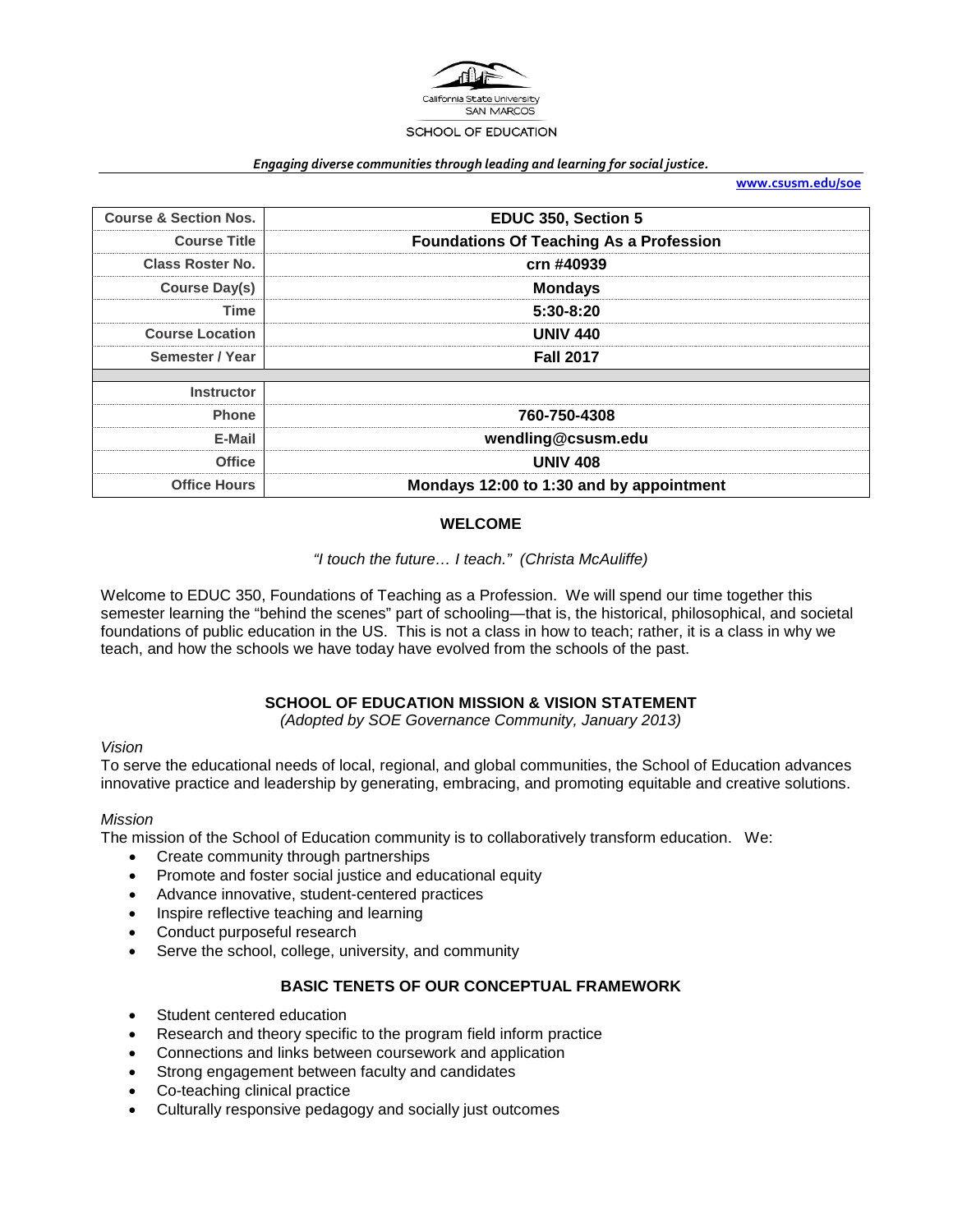# **TABLE OF CONTENTS**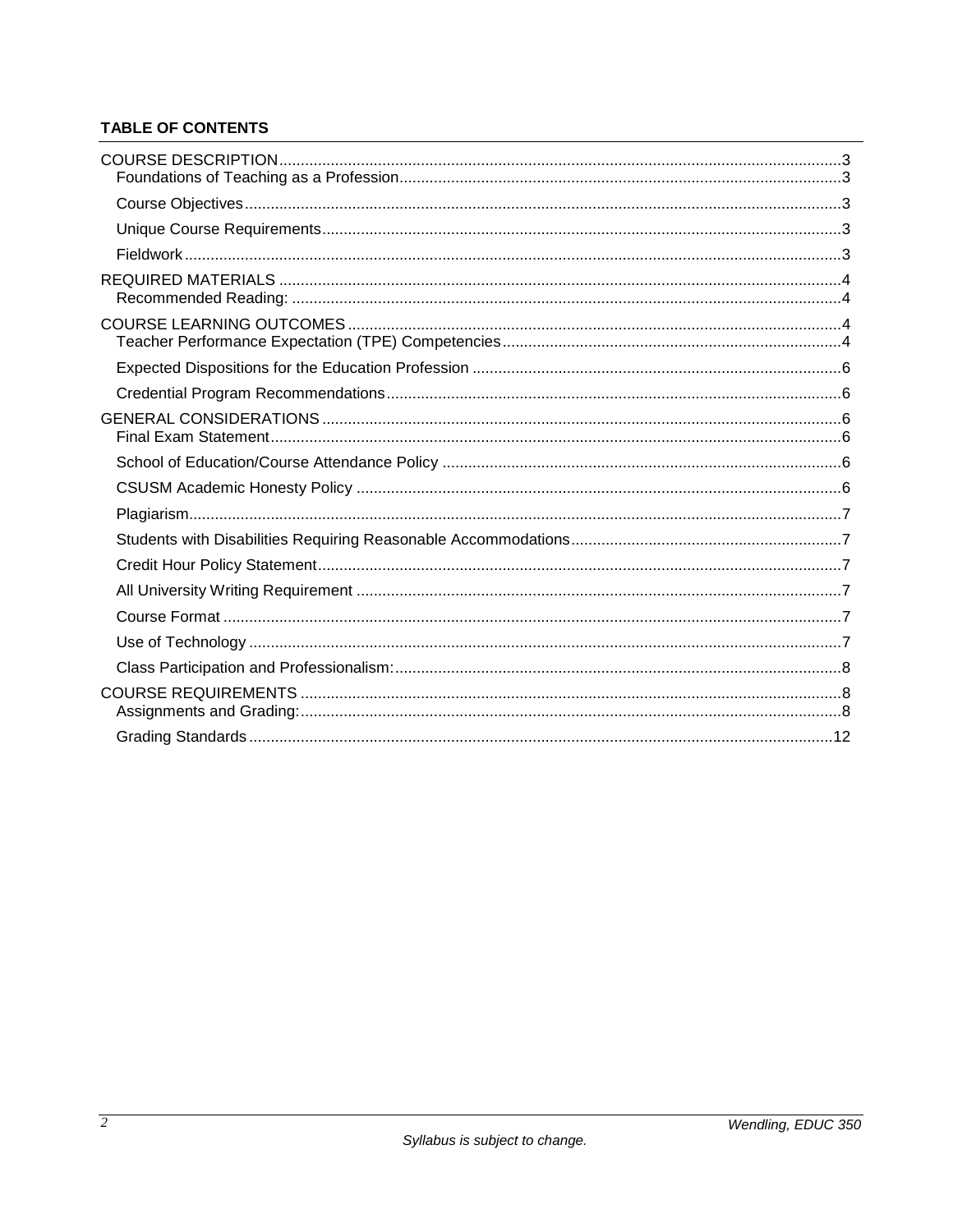# **COURSE DESCRIPTION**

# <span id="page-2-1"></span><span id="page-2-0"></span>**Foundations of Teaching as a Profession**

Required for all credential candidates. An orientation to careers in K-12 education. Focuses on teaching and schooling from multiple perspectives, with an emphasis on current thinking and practices in public education in the U.S. Subjects from the sociological, philosophical, and historical foundations of education are addressed. Readings from the lives of teachers and interactions with local educators will assist students to understand the richness and the complexities of teaching as a career. Emphasizes the importance of education for all children in a diverse society. Intended for individuals interested in becoming teachers to understand the nature of formal education in the United States and to assess teaching as a career. *Participation in forty-five (45) hours of supervised fieldwork assignments in K-12 classroom settings.*

## <span id="page-2-2"></span>**Course Objectives**

This course serves as an orientation to careers in elementary, middle and high school education. Upon completion of this course, teacher candidates should understand the nature of formalized education in the United States and be able to assess his or her interest in teaching as a career. By the end of the course the student will be able to develop an informed personal philosophy of teaching. Major topics include:

- Understanding the roles of schools in society
- Exploring philosophies and contemporary issues in education.
- Assessing the roles of teachers in schools.
- Understanding the qualifications and credentialing process for California teachers.
- Understanding and appreciating the student as an individual.
- Understanding factors affecting student achievement.
- Understanding critical issues in curriculum and instruction.
- Understanding infusion of special education in general education practices.
- Understanding the laws that influence teaching responsibilities.

This course is a required pre-requisite for all applicants to CSUSM's K-12 credential programs.

## <span id="page-2-3"></span>**Unique Course Requirements**

Teacher education is a professional preparation program. It is expected that students will come to class prepared to discuss the readings, submit required assignments, and participate in class activities. The School of Education has identified six dispositions – social justice and equity, collaboration, critical thinking, professional ethics, reflective teaching and learning, and life-long learning—Students are expected to adhere to academic honesty and integrity, standards of dependability, confidentiality and writing achievement. Because it is important for teachers to be able to effectively communicate their ideas to students, parents, colleagues, and administrators, writing that is original, clear and error-free is a priority for the School of Education. It is expected that work will be turned in on time. Please discuss individual issues with the instructor. Points will be deducted if assignments are submitted late (10% penalty per day late; no credit will be awarded if the assignment is one week late).

## <span id="page-2-4"></span>**Fieldwork**

In addition to in-class work, assigned readings and projects, students will participate in forty-five (45) hours of supervised fieldwork assignments in a variety of public school settings. Details on the fieldwork are found on the Cougar Course site. Documentation of these hours is required to receive a grade in EDUC 350. Cal State San Marcos students are expected to adhere to professional standards in their dress and behavior in the field. Required clearances (fingerprints, TB test) are the responsibility of the student. A letter of recommendation (usually from the classroom teacher where most of the fieldwork is done) is a requirement for admission to the Cal State San Marcos Teacher Credentialing programs.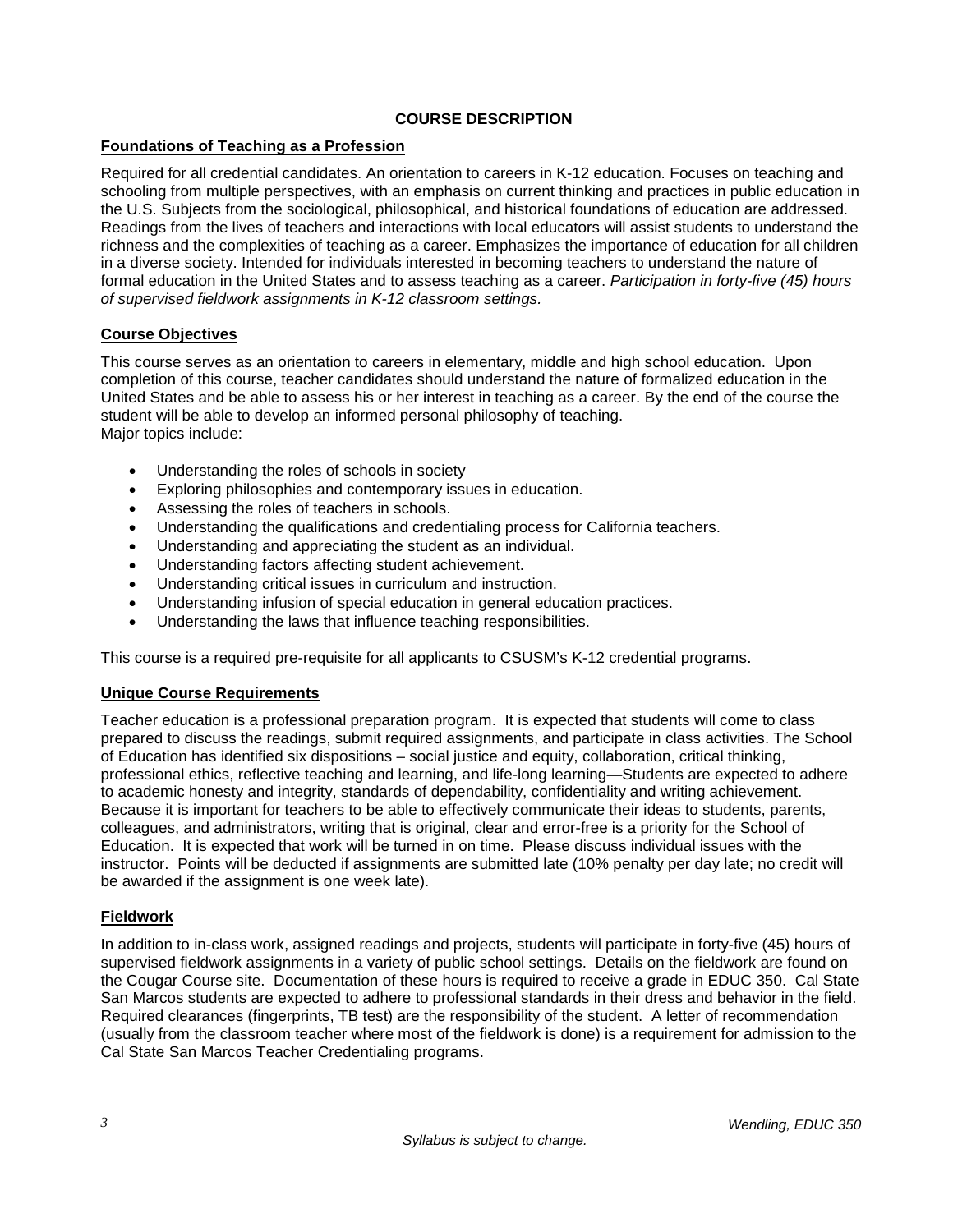# **REQUIRED MATERIALS**

<span id="page-3-0"></span>Sadker, David Miller and Zittleman, Karen. (2016). *Teachers, Schools, and Society: A Brief Introduction to Education.* (4th ed), McGraw Hill.

Available in CSUSM Bookstore in paperback or ebook: Paperback (ISBN 9780078110436). Prices range from \$80-200 depending on used/new and rent/buy. For the Connect Card to the ebook (ISBN 9781259413681), see bookstore for prices. Note: In this section of EDUC 350, you will not be required to use the textbook publisher's website. This textbook (paperback or ebook) is also available for purchase and rent in various online marketplaces.

Nieto, Sonia. (2015). *Why We Teach Now*. Teachers College Press. ISBN 9780807755877 (paperback); 9780807773611 (ebook). Available in CSUSM Bookstore: Prices range from \$13-33 depending on used/new and rent/buy. Also available for purchase in online marketplaces and via check-out in libraries.

Other required readings (e.g., selected articles) may be required for this course.

#### <span id="page-3-1"></span>**Recommended Reading:**

Burgess, Dave. (2012). *Teach Like a Pirate: Increase Student Engagement, Boost Your Creativity, and Transform Your Life as an Educator*. Dave Burgess Consulting, Inc. Paperback (ISBN 9780988217607).

## **COURSE LEARNING OUTCOMES**

<span id="page-3-2"></span>Upon successful completion of this course, students will be able to understand the nature of formalized education in the United States and be able to assess his or her interest in teaching as a career.

## <span id="page-3-3"></span>**Teacher Performance Expectation (TPE) Competencies**

The course objectives, assignments, and assessments have been aligned with the CTC standards for a (Single Subject, Multiple Subject, Special Education, etc.) Credential. This course is designed to help teachers seeking a California teaching credential to develop the skills, knowledge, and attitudes necessary to assist schools and district in implementing effective programs for all students. The successful candidate will be able to merge theory and practice in order to realize a comprehensive and extensive educational program for all students. You will be required to formally address the following TPEs in this course:

## **TPE1. Engaging and Supporting All Students in Learning. Beginning teachers:**

**1.1** Apply knowledge of students, including their prior experiences, interests, and social-emotional learning needs, as well as their funds of knowledge and cultural, language, and socioeconomic backgrounds, to engage them in learning.

**1.3** Connect subject matter to real-life contexts and provide active learning experiences to engage student interest, support student motivation, and allow students to extend their learning.

**1.5** Promote students' critical and creative thinking and analysis through activities that provide opportunities for inquiry, problem solving, responding to and framing meaningful questions, and reflection.

**1.6** Provide a supportive learning environment for students' first and/or second language acquisition by using research-based instructional approaches, including focused English Language Development, Specially Designed Academic Instruction in English (SDAIE), scaffolding across content areas, and structured English immersion, and demonstrate an understanding of the difference among students whose only instructional need is to acquire Standard English proficiency, students who may have an identified disability affecting their ability to acquire Standard English proficiency, and students who may have both a need to acquire Standard English proficiency and an identified disability.

**1.8** Monitor student learning and adjust instruction while teaching so that students continue to be actively engaged in learning.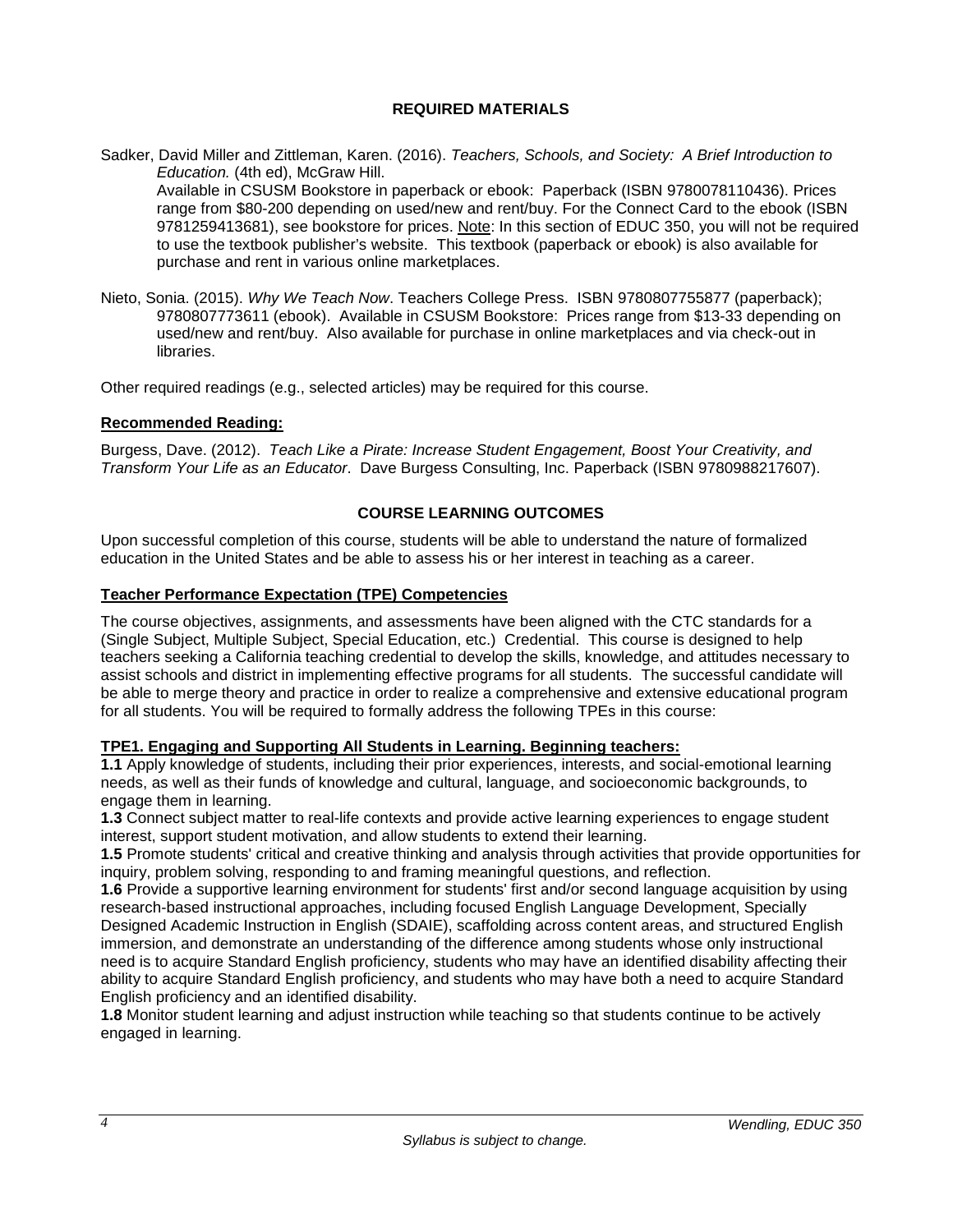# **TPE 2: Creating and Maintaining Effective Environments for Student Learning. Beginning teachers:**

**2.1** Promote students' social-emotional growth, development, and individual responsibility using positive interventions and supports, restorative justice, and conflict resolution practices to foster a caring community where each student is treated fairly and respectfully by adults and peers

**2.2** Create learning environments (i.e., traditional, blended, and online) that promote productive student learning, encourage positive interactions among students, reflect diversity and multiple perspectives, and are culturally responsive.

**2.3** Establish, maintain, and monitor inclusive learning environments that are physically, mentally, intellectually, and emotionally healthy and safe to enable all students to learn, and recognize and appropriately address instances of intolerance and harassment among students, such as bullying, racism, and sexism. **2.4** Know how to access resources to support students, including those who have experienced trauma, homelessness, foster care, incarceration, and/or are medically fragile.

**2.6** Establish and maintain clear expectations for positive classroom behavior and for student-to-student and student-to-teacher interactions by communicating classroom behavior and for student-to-student and studentto-teacher interactions by communicating classroom routines, procedures, and norms to students and families.

#### **TPE 3: Understanding and Organizing Subject Matter for Student Learning. Beginning teachers:**

**3.1** Demonstrate knowledge of subject matter, including the adopted California State Standards and curriculum frameworks.

**3.7** Model and develop digital literacy by using technology to engage students and support their learning, and promote digital citizenship, including respecting copyright law, understanding fair use guidelines and the use of Creative Commons license, and maintaining Internet Security

## **TPE 4: Planning Instruction and Designing Learning Experiences for All Students. Beginning teachers:**

**4.1** Locate and apply information about students' current academic status, content- and standards-related learning needs and goals, assessment data, language proficiency status, and cultural background for both short-term and long-term instructional planning purposes.

#### **TPE 6: Developing as a Professional Educator. Beginning teachers:**

**6.1** Reflect on their own teaching practice and level of subject matter and pedagogical knowledge to plan and implement instruction that can improve student learning.

**6.2** Recognize their own values and implicit and explicit biases, the ways in which these values and implicit and explicit biases may positively and negatively affect teaching and learning, and work to mitigate any negative impact on the teaching and learning of students. They exhibit positive dispositions of caring, support, acceptance, and fairness toward all students and families, as well as toward their colleagues.

**6.3** Establish professional learning goals and make progress to improve their practice by routinely engaging in communication and inquiry with colleagues.

**6.5** Demonstrate professional responsibility for all aspects of student learning and classroom management, including responsibility for the learning outcomes of all students, along with appropriate concerns and policies regarding the privacy, health, and safety of students and families. Beginning teachers conduct themselves with integrity and model ethical conduct for themselves and others.

**6.6** Understand and enact professional roles and responsibilities as mandated reporters and comply with all laws concerning professional responsibilities, professional conduct, and moral fitness, including the responsible use of social media and other digital platforms and Preliminary Multiple and Single Subject Credential Program Standards – Adopted December 2015 14 Teaching Performance Expectations (TPEs) – Adopted June 2016 tools.

**6.7** Critically analyze how the context, structure, and history of public education in California affects and influences state, district, and school governance as well as state and local education finance.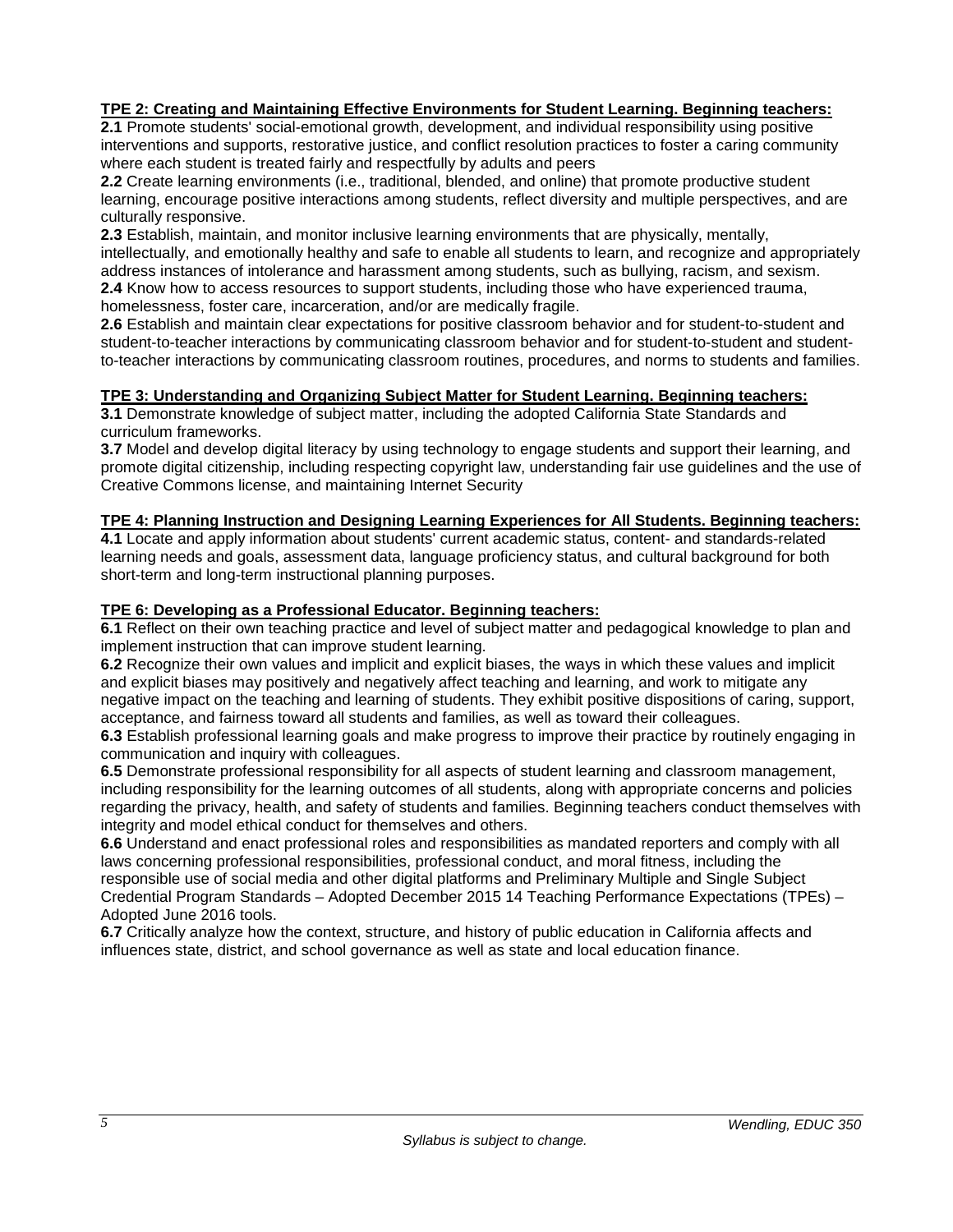# <span id="page-5-0"></span>**Expected Dispositions for the Education Profession**

Education is a profession that has, at its core, certain dispositional attributes that must be acquired and developed. Teaching and working with learners of all ages requires not only specific content knowledge and pedagogical skills, but positive attitudes about multiple dimensions of the profession. The School of Education has identified six dispositions that must be evident in teacher candidates: social justice and equity, collaboration, critical thinking, professional ethics, reflective teaching and learning, and life-long learning. These dispositions have observable actions that will be assessed throughout the preparation program. For each dispositional element, there are three levels of performance - *unacceptable*, *initial target*, and *advanced target*. The description and rubric for the three levels of performance offer measurable behaviors and examples.

The assessment is designed to provide candidates with ongoing feedback for their growth in professional dispositions and includes a self-assessment by the candidate. The dispositions and rubric are presented, explained and assessed in one or more designated courses in each program as well as in clinical practice. Based upon assessment feedback candidates will compose a reflection that becomes part of the candidate's Teaching Performance Expectation portfolio. Candidates are expected to meet the level of *initial target* during the program.

## <span id="page-5-1"></span>**Credential Program Recommendations**

As one of several evaluation methods, EDUC 350 course instructors are asked for feedback concerning credential candidates who are applying for programs at Cal State San Marcos. Keep in mind that your professionalism and hard work in this class not only affect your course grade, but also indicate your readiness for a credential program.

# **GENERAL CONSIDERATIONS**

# <span id="page-5-3"></span><span id="page-5-2"></span>**Final Exam Statement**

There will be no final exam for this course.

## <span id="page-5-4"></span>**School of Education/Course Attendance Policy**

Due to the dynamic and interactive nature of courses in the School of Education, all students are expected to attend all classes and participate actively. Absences and late arrivals/early departures will affect the final grade. A minimum grade of C+ is required in EDUC 350 to qualify as prerequisite for admission to the Cal State San Marcos teacher credential program. SOE attendance policy states, "At a minimum, students must attend 80% of class time, or s/he may not receive a passing grade for the course at the discretion of the instructor. Individual instructors may adopt more stringent attendance requirements." Should students have extenuating circumstances, please contact the instructor as soon as possible.

In this section of EDUC 350, the following attendance policy will apply: One class session may be missed without penalty to your grade—however, absences do not change assignment due dates. Each additional missed session will drop your final grade by 1/3 grade point (A to A-, A- to B+, etc.). If you miss four or more class sessions without authorization from the instructor, you will receive an F.

This course is in preparation for your professional career. Therefore, punctuality is essential. Arrivals to or departures from class beyond 15 minutes will be considered an absence. Lesser late arrivals or early departures will also be considered.

# <span id="page-5-5"></span>**CSUSM Academic Honesty Policy**

Students will be expected to adhere to standards of academic honesty and integrity, as outlined in the Student Academic Honesty Policy. All assignments must be original work, clear and error-free. All ideas/material that are borrowed from other sources must have appropriate references to the original sources. Any quoted material should give credit to the source and be punctuated accordingly.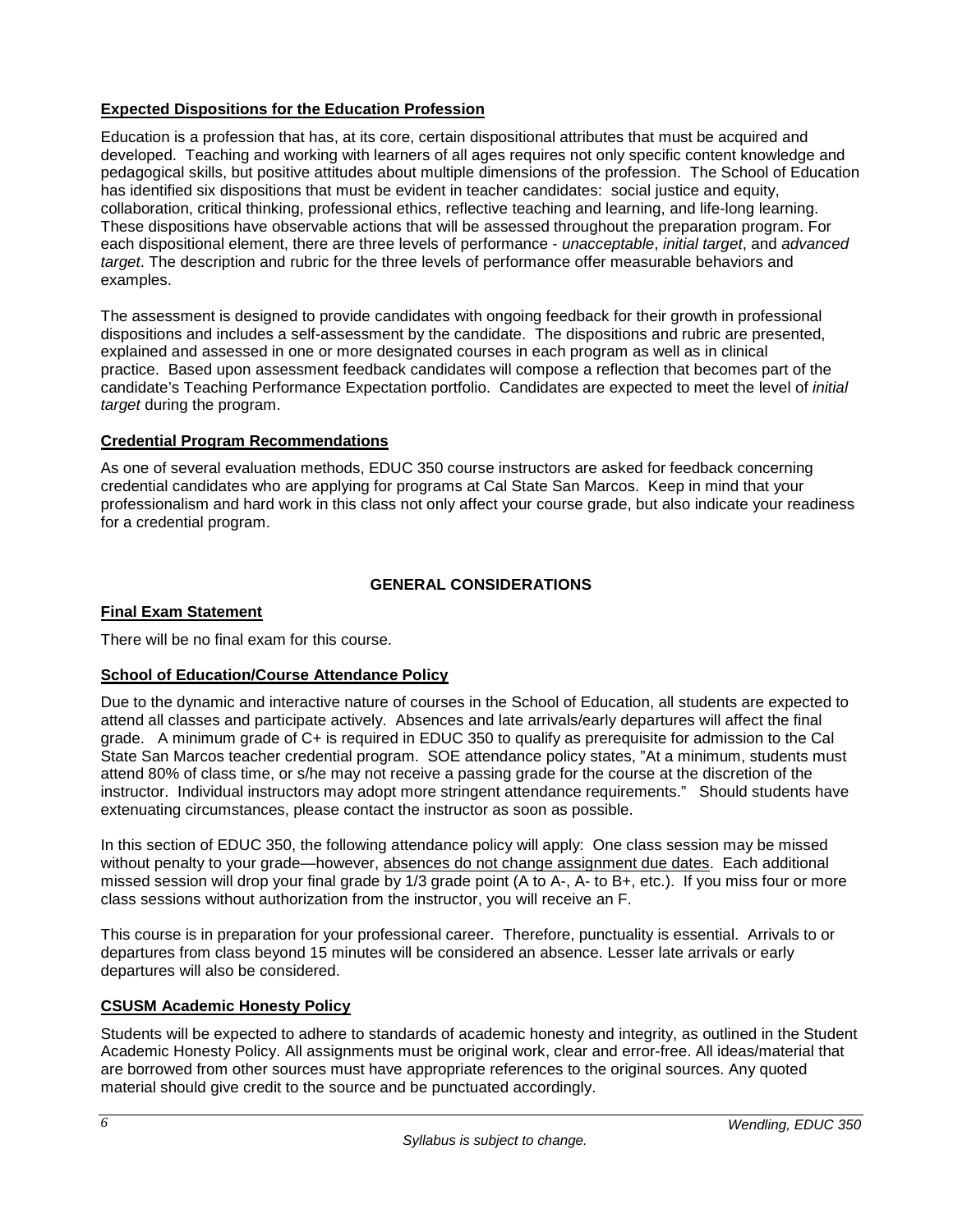Academic Honesty and Integrity: Students are responsible for honest completion and representation of their work. Your course catalog details the ethical standards and penalties for infractions. There will be zero tolerance for infractions. If you believe there has been an infraction by someone in the class, please bring it to the instructor's attention. The instructor reserves the right to discipline any student for academic dishonesty, in accordance with the general rules and regulations of the university. Disciplinary action may include the lowering of grades and/or the assignment of a failing grade for an exam, assignment, or the class as a whole.

Incidents of Academic Dishonesty will be reported to the Dean of Students. Sanctions at the University level may include suspension or expulsion from the University.

Refer to the full Academic Honesty Policy at: [http://www.csusm.edu/policies/active/documents/Academic\\_Honesty\\_Policy.html](http://www.csusm.edu/policies/active/documents/Academic_Honesty_Policy.html)

## <span id="page-6-0"></span>**Plagiarism**

As an educator, it is expected that each candidate (course participant) will do his/her own work, and contribute equally to group projects and processes. Plagiarism or cheating is unacceptable under any circumstances. If you are in doubt about whether your work is paraphrased or plagiarized see the Plagiarism Prevention for Students website [http://library.csusm.edu/plagiarism/index.html.](http://library.csusm.edu/plagiarism/index.html) If there are questions about academic honesty, please consult the University catalog.

#### <span id="page-6-1"></span>**Students with Disabilities Requiring Reasonable Accommodations**

Students with disabilities who require reasonable accommodations must be approved for services by providing appropriate and recent documentation to the Office of Disabled Student Services (DSS). This office is located in Craven Hall 4300, and can be contacted by phone at (760) 750-4905, or TTY (760) 750-4909. Students authorized by DSS to receive reasonable accommodations should meet with their instructor during office hours or, in order to ensure confidentiality, in a more private setting.

#### <span id="page-6-2"></span>**Credit Hour Policy Statement**

Per the University Credit Hour Policy:

• Students are expected to spend a minimum of two hours outside of the classroom each week for each unit of credit engaged in learning. (Note that for courses with a "lecture" mode of instruction over an entire semester, each unit of credit corresponds to an 'hour' of class-time and two hours of student learning outside of class.)

#### <span id="page-6-3"></span>**All University Writing Requirement**

Every course at the university must fulfill the university's writing requirement of at least 2,500 words. In EDUC 350, this is accomplished through the following written assignments: Reading Journals, Teacher Interview, The Outsider, and the Philosophy Paper – as well as various other in-class writing assignments.

## <span id="page-6-4"></span>**Course Format**

Face-to-face

## <span id="page-6-5"></span>**Use of Technology**

Students are expected to demonstrate competency in the use of various forms of technology (i.e. word processing, electronic mail, Cougar Courses, use of the Internet, and/or multimedia presentations). Specific requirements for course assignments with regard to technology are at the discretion of the instructor. Keep a digital copy of all assignments for use in your teaching portfolio.

## **Electronic Communication Protocol**

Electronic correspondence is a part of your professional interactions. If you need to contact the instructor, email is often the easiest way to do so. It is my intention to respond to all received emails in a timely manner. Please be reminded that emails are a very specific form of communication, with their own nuances and etiquette. For instance, electronic messages sent in all upper case (or lower case) letters, major typos, or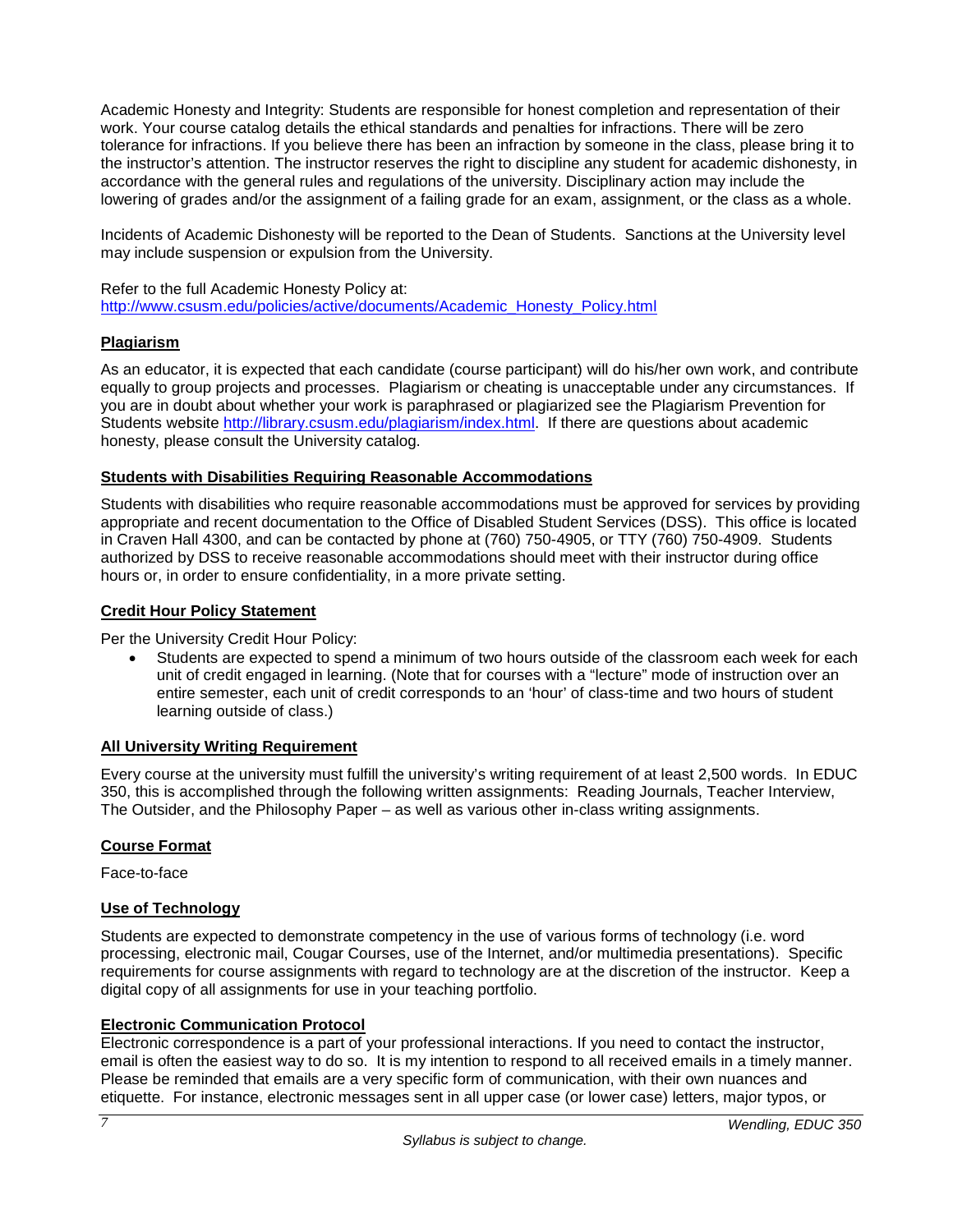slang, often communicate more than the sender originally intended. With that said, please be mindful of all email and online discussion messages you send to your colleagues, to faculty members in the School of Education, or to persons within the greater educational community. All electronic messages should be crafted with professionalism and care.

Things to consider:

- Would I say in person what this electronic message specifically says?
- How could this message be misconstrued?
- Does this message represent my highest self?
- Am I sending this electronic message to avoid a face-to-face conversation?

In addition, if there is ever a concern with an electronic message sent to you, please talk with the author in person in order to correct any confusion.

#### <span id="page-7-0"></span>**Class Participation and Professionalism:**

Students will engage in student-centered learning each class session, and will be expected to actively participate. For each class, ask yourself the following questions:

- Do you participate in class discussions productively, sharing your knowledge and understandings?
- Do you interact productively with your peers, taking on a variety of roles (leader, follower, etc.)?
- Do you contribute appropriately to group work—do you "do your share"?
- Are you able to accept others' opinions?
- Are you supportive of others' ideas?
- Do you support your peers during their presentations?
- Can you monitor and adjust your participation to allow for others' ideas as well as your own to be heard?

#### **COURSE REQUIREMENTS**

<span id="page-7-1"></span>Teacher education is a professional preparation program. It is expected that students will come to class prepared to discuss the readings, submit required assignments, and participate in class activities. Students are expected to adhere to academic honesty and integrity, standards of dependability, confidentiality and writing achievement. Because it is important for teachers to be able to effectively communicate their ideas to students, parents, colleagues, and administrators, writing that is original, clear and error-free is a priority for the School of Education. It is expected that work will be turned in on time. Please discuss individual issues with the instructor. Points will be deducted if assignments are submitted late (10% penalty per day late; no credit will be awarded if the assignment is one week late).

#### <span id="page-7-2"></span>**Assignments and Grading:**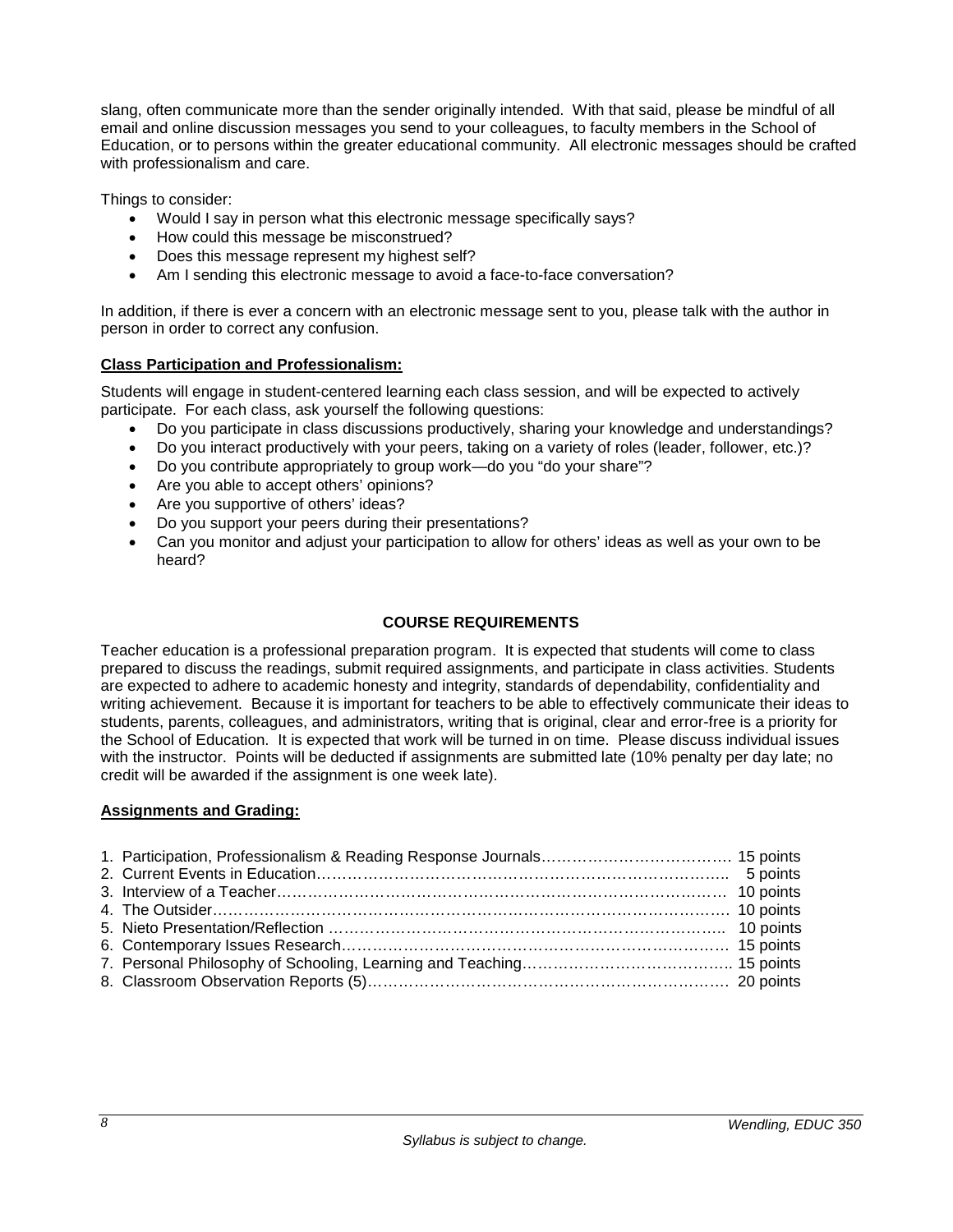Each assignment is described below – additional details are provided on the Cougar Course site. A weekly course schedule will be provided that indicates when assignments are due. For all writing assignments, please use 12 font, one inch margins, and double-space.

#### **1. Reading Response Journal**

The reading journal provides an opportunity to reflect on learning about teaching through the assigned readings for each session. In the reading journal, do not summarize. Your journal must demonstrate the "value-added" model. That is, your response must do one of the following: *give an example* of what the reading described; *provide a different perspective* of a topic in the reading; or *expand upon the idea* in the reading by including more detail and depth. The journal will be graded holistically; you will receive either full credit or none. A model will be provided. No credit will be given for late submissions of reading journals.

#### **2. Current Events in Education**

You and a partner will sign up to present a current event from the week's news in K-12 education. The item must be from a reputable news source and may pertain to local, national, or international issues. Do not submit "news" from personal blogs, newsletters, or other opinion sources. You will summarize and present the importance of the news for your classmates in 5 minutes maximum. Be sure to make a connection to future teachers in California.

This assignment will be graded as either 0 or 5 points; there is no partial credit. To earn 5 points, you must: (1) present a different current event on the date you are assigned; and (2) engage in the group discussion for all current events on a regular basis.

#### **3. Interview of a Teacher**

In this assignment, you will interview a teacher, current or recently retired, and write a summary (3 to 4 pages, double-spaced)) of what you learned. Your purpose is to render a sketch so that your reader may be able to envision the teacher as a person with a distinct philosophy and experience.

Ideas for questions will be provided and you are encouraged to design your own questions. You will share your findings in class and turn in a written summary of the interview results, in narrative form, that will analyze the responses and provide personal reflections based on readings and class discussions. More detailed guidelines will be provided on Cougar Courses.

Key skills/knowledge for evaluation:

- Were you able to arrange, organize, and conduct an interview that yielded useful and interesting information?
- If you were not sure of answers, did you ask your interviewee for clarification so you understood? Did you use follow up questions to probe for deeper responses?
- Were the questions you created thought provoking?
- Were your analyses and reflections based on information you have learned in EDUC 350 and prior knowledge?

Exemplary papers are characterized by:

- Clarity of description of the teacher's experiences and views
- Multiple, explicit connections of coursework (Sadker/Zittleman, class activities) in the analysis
- Explanation of how the teacher interview relates to your own thinking about teaching as a career
- Correct grammar, syntax, spelling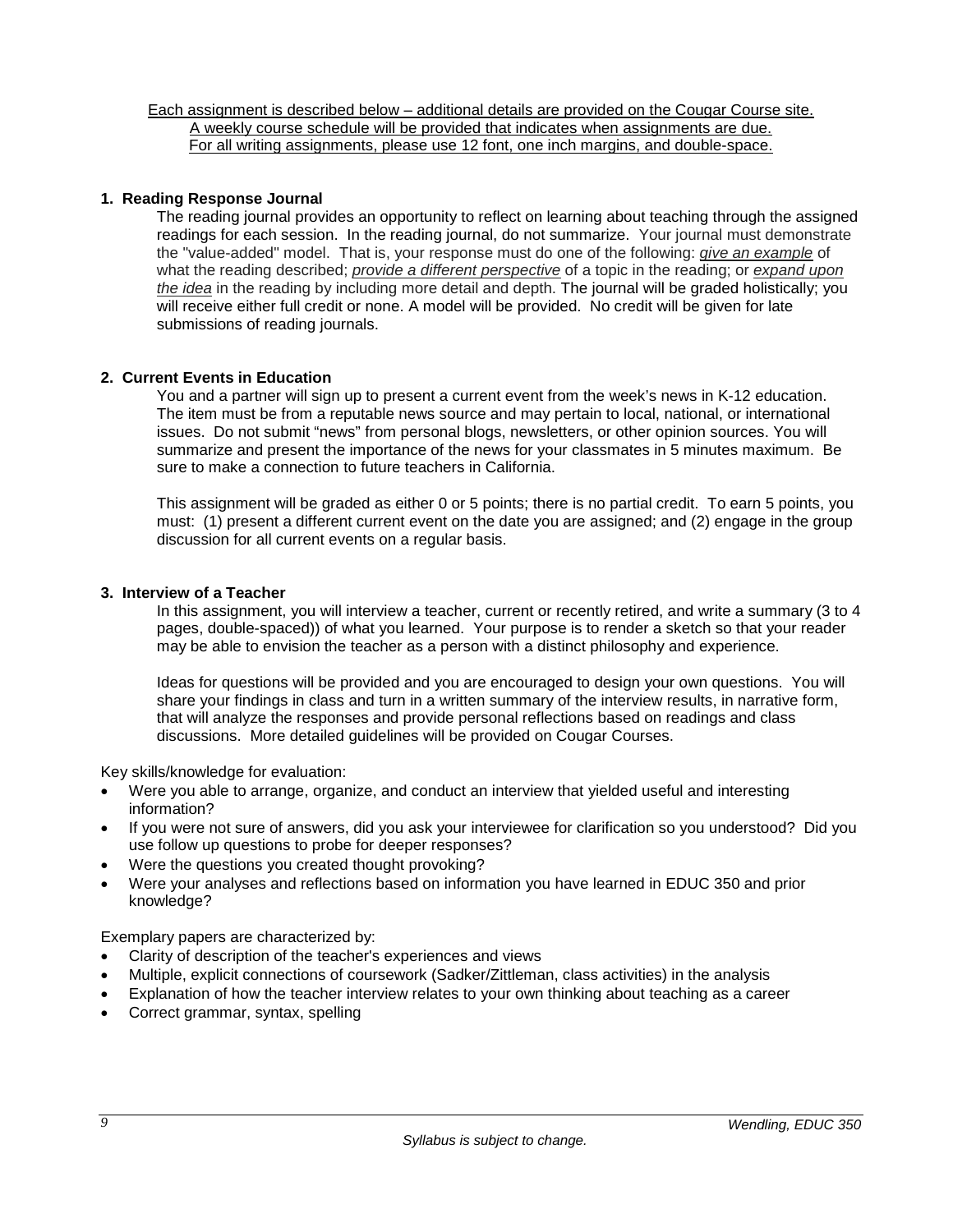# **4. The Outsider**

Many students with special needs come to view themselves as "outsiders" because they are labeled as different from the typical student. But most of us experienced some sense of being an outsider during our K-12 years. After considering our readings, write a reflective essay (2 to 3 pages, double-spaced) in which you comment on your own (or a friend's) school experience in which you may have felt like an outsider. Reasons could include differences due to gender, religion, looks, beliefs/interests, family situation, academic ability, etc. Make at least one specific connection (quote) to our readings.

Consider the following questions:

- What personal characteristics fostered your (or your friend's) feelings of being an outsider?
- How did you react to and cope with the situation?
- Did you share your experience with any teachers or other school personnel? Did any of them assist you?
- What could school staff, parents or friends have done to help?
- In what ways did this experience change you? Did you "learn" from this experience?
- How might this experience make you a more sensitive and effective teacher?

Exemplary papers are characterized by:

- Addressing the questions above in a thoughtful/analytical manner
- Integration of the assigned readings, including at least one quote
- Correct grammar, syntax, spelling

# **5. Nieto book:** *Why We Teach Now* **Presentations + Reflection Essay**

To gain a more personal look into the experiences of teachers, you will read the Introduction and Conclusion sections of *Why We Teach Now* as well as an assigned section.

Prepare a 1 page essay (double-spaced) in which you take on the role of "book section reviewer." Identify the section you read and then consider the following questions:

- How has your view of teaching changed as a result of your reading in *Why We Teach Now*?
- What is the most valuable "learning" to be gained from this book?
- What did the teacher(s) do to address their students' and their own needs?
- How does the experience of the teacher(s) relate to the readings and discussions from your coursework this semester?

Group Presentation: All students assigned to the same section of *Why We Teach Now* will work together to prepare a group "dramatic" presentation to share your knowledge and insights with other students.

Exemplary papers/presentations are characterized by:

- A well-written essay that addresses the questions above in a thoughtful manner
- Correct grammar, syntax, spelling
- Your ability to work well with your peers and develop an engaging group presentation

## **6. Contemporary Issues Research**

Choose a major contemporary issue in education that interests you, from the topics provided. Along with colleagues from our class, you will research the issue together and prepare an oral report (supported by visuals from Power Point or Prezi) to share in class. The presentation should describe the issue, its pros and cons, an analysis of the issue's implications (the "so what"), and a summary or conclusion, in 20 minutes maximum.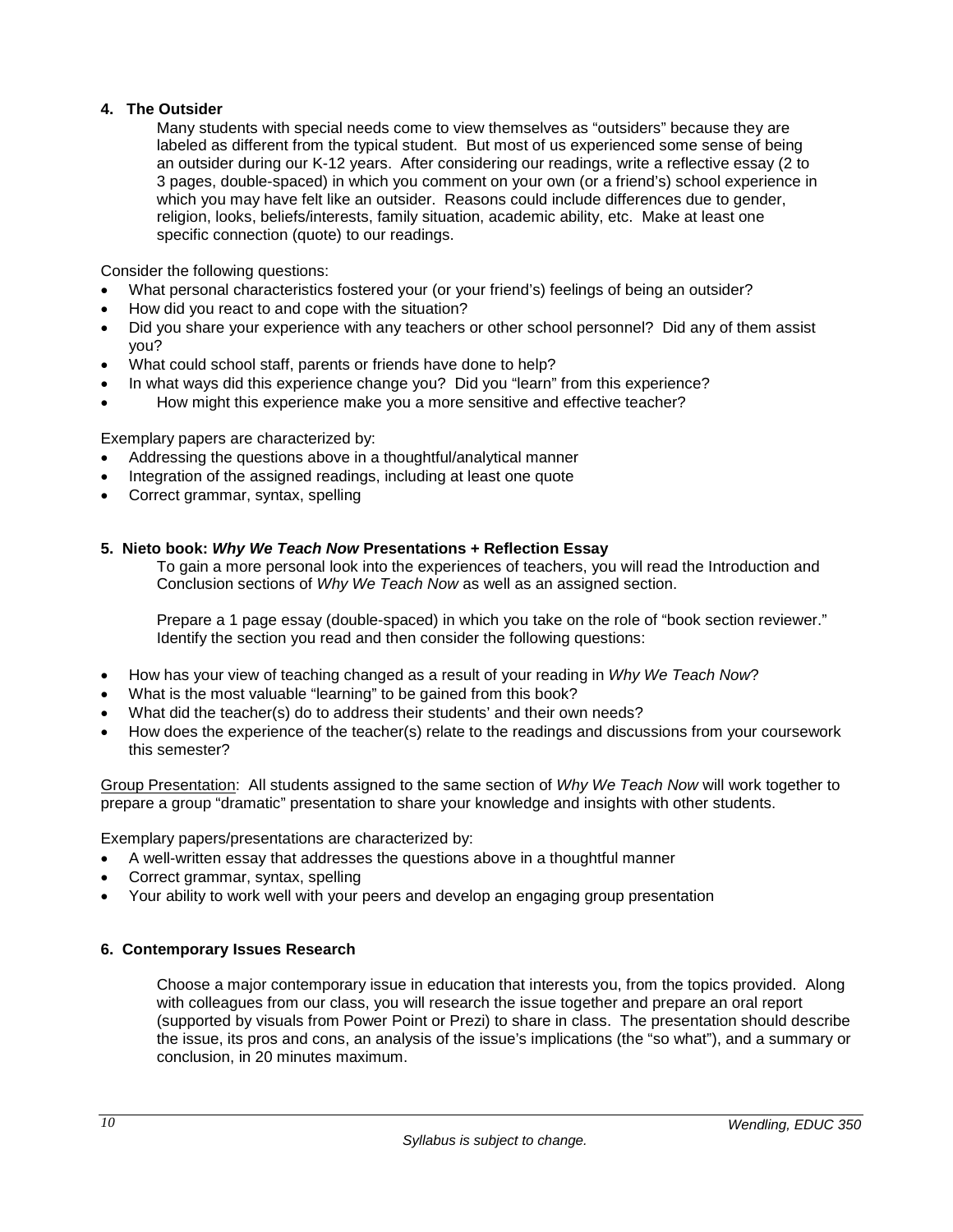At the time of your presentation each group will provide classmates with either a one page typed abstract or a copy of your visual presentation (as miniature slides). Each group will also be responsible for developing a peer and self-evaluation for their presentation that will be given to the instructor after the oral presentation is completed. Selected members of the class will use the peer evaluation, and the group presenting will use the self-evaluation. Additional guidelines, format, and suggested topics will be discussed in class and posted on Cougar Courses.

Key skills/knowledge for evaluation:

- Do you understand a major issue affecting education and can you speak intelligently to your peers?
- Did you read from enough sources to gather relevant information and then present this in a synthesized manner?
- Are you able to organize resources (materials, people, etc.) in support of a goal (in this case, your presentation—which includes the use of Power Point or Prezi technology)?
- Did you present your information confidently, creatively, concisely and in an organized manner?
- Are you able to apply what you've learned about effective teaching to engage your audience during your presentation?
- Did you develop an informative handout (abstract page or presentation slides)?

# **7. Classroom Observation Reports (5)**

This assignment is designed to help you to better understand the complexity of today's classrooms, students and the various ways teachers address the needs of their classes – and to engage in a variety of classroom settings in order to determine if, and at what level, you might want to teach.

Students will maintain a log of hours spent observing/participating in classrooms. This log should reflect a minimum of 45 hours spent in various classrooms at different grade levels and on different sites. In addition, students will document their field observations, connections to concepts studied in EDUC 350, analyses, and questions through 5 formal written Classroom Observation Reports. Check Cougar Courses for more information on fieldwork instructions. You must submit one typed observation from each of the four types of school settings: Elementary, Middle, High, and Special Setting; the fifth written observation is from any setting (your choice). If you do not complete the classroom observations, you will receive a grade of INC for the course.

Key skills/knowledge for evaluation:

- Can you articulate your assumptions/expectations about a given setting and then identify how your observation affects those assumptions/expectations?
- Can you observe key details, seeing both the "big picture" of the classroom and specific methods, interactions, etc.?
- Can you responsibly monitor your placement to include meeting the requirements of varied settings and minimum hours?
- Can you relate your class work and readings to your observations and provide an insightful analysis?

# **8. Personal Philosophy of Schooling, Learning and Teaching**

To summarize your learning in this course, help you to clearly articulate your emerging beliefs about teaching, learning, schooling, & inclusivity, and prepare for future interviews, you will be asked to submit a paper in which you imagine what you would say to the hiring committee of a school district if asked to describe your own distinct set of beliefs about teaching, learning and schooling.

In preparing this assignment you will develop the paper (4 to 6 pages, double-spaced) over the course of the semester and will experience the process of drafting (two drafts are required for in-class work), giving and receiving reader response, and revision as stages of the writing process (experiencing